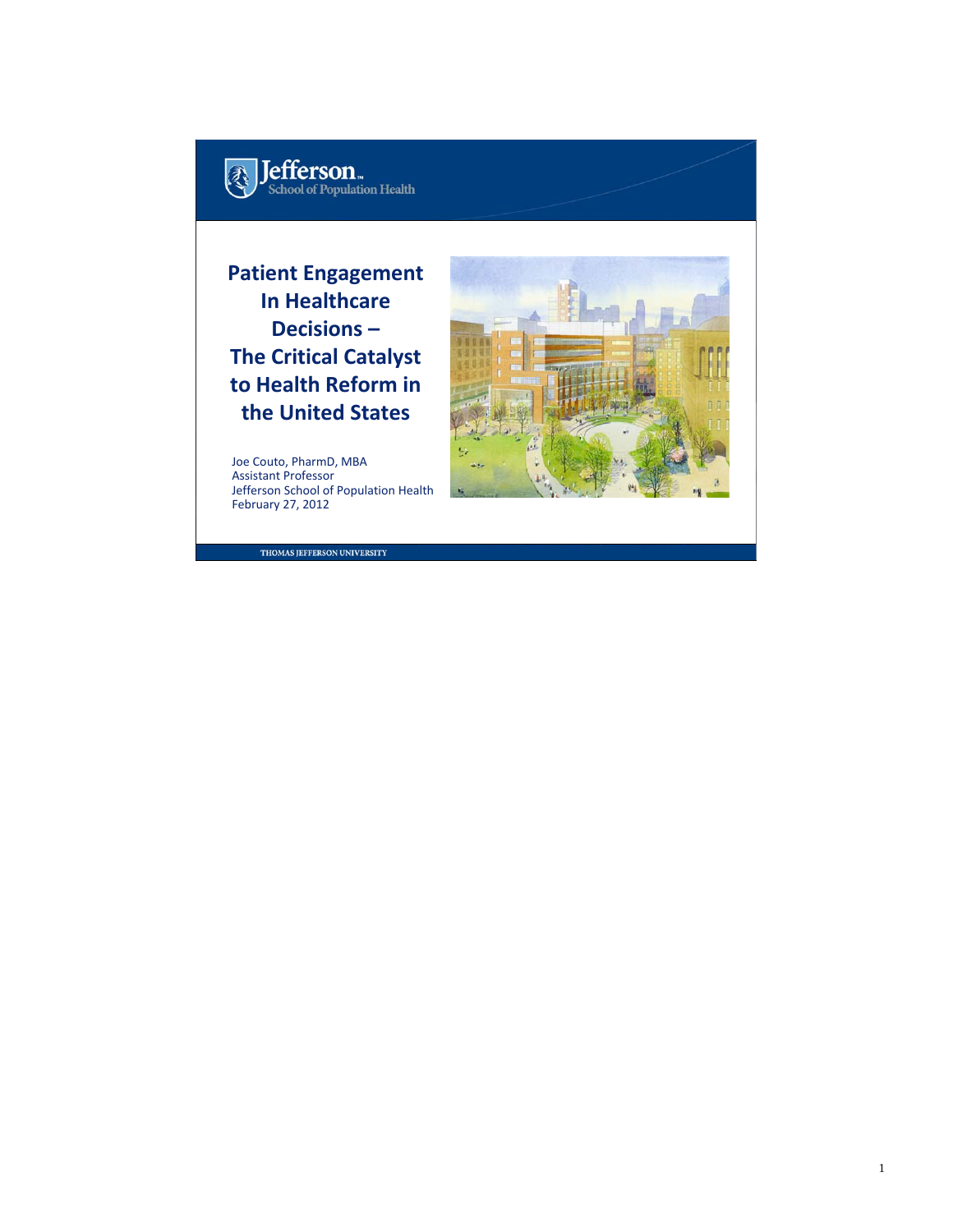

Mention exhibitors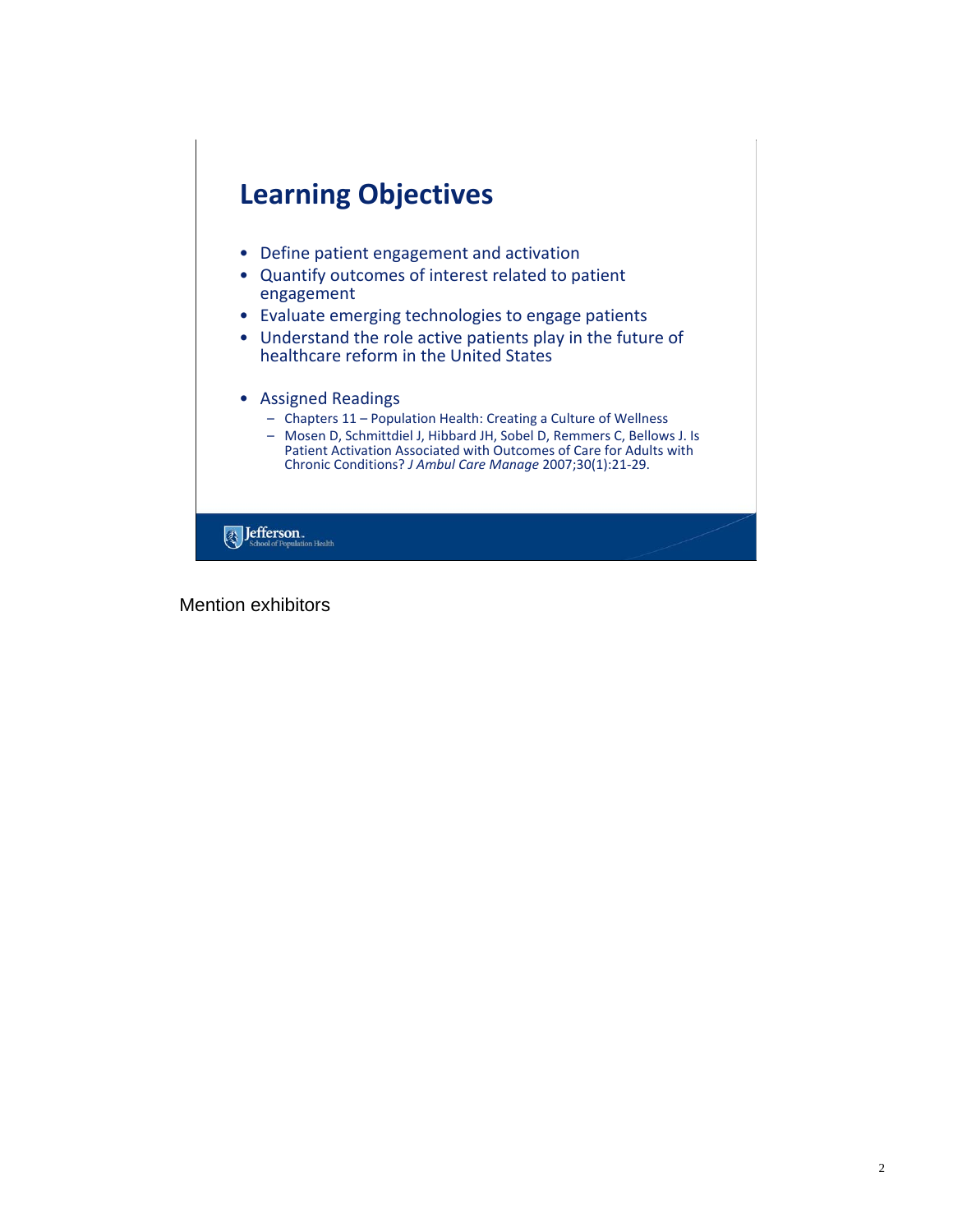# **Patient Engagement**

- Patient's playing a more active role in their care and advocating for…THEMSELVES
- Seeks to improve the following areas
	- Health Literacy
	- Clinical Decision Making
	- Self Care
	- Patient Safety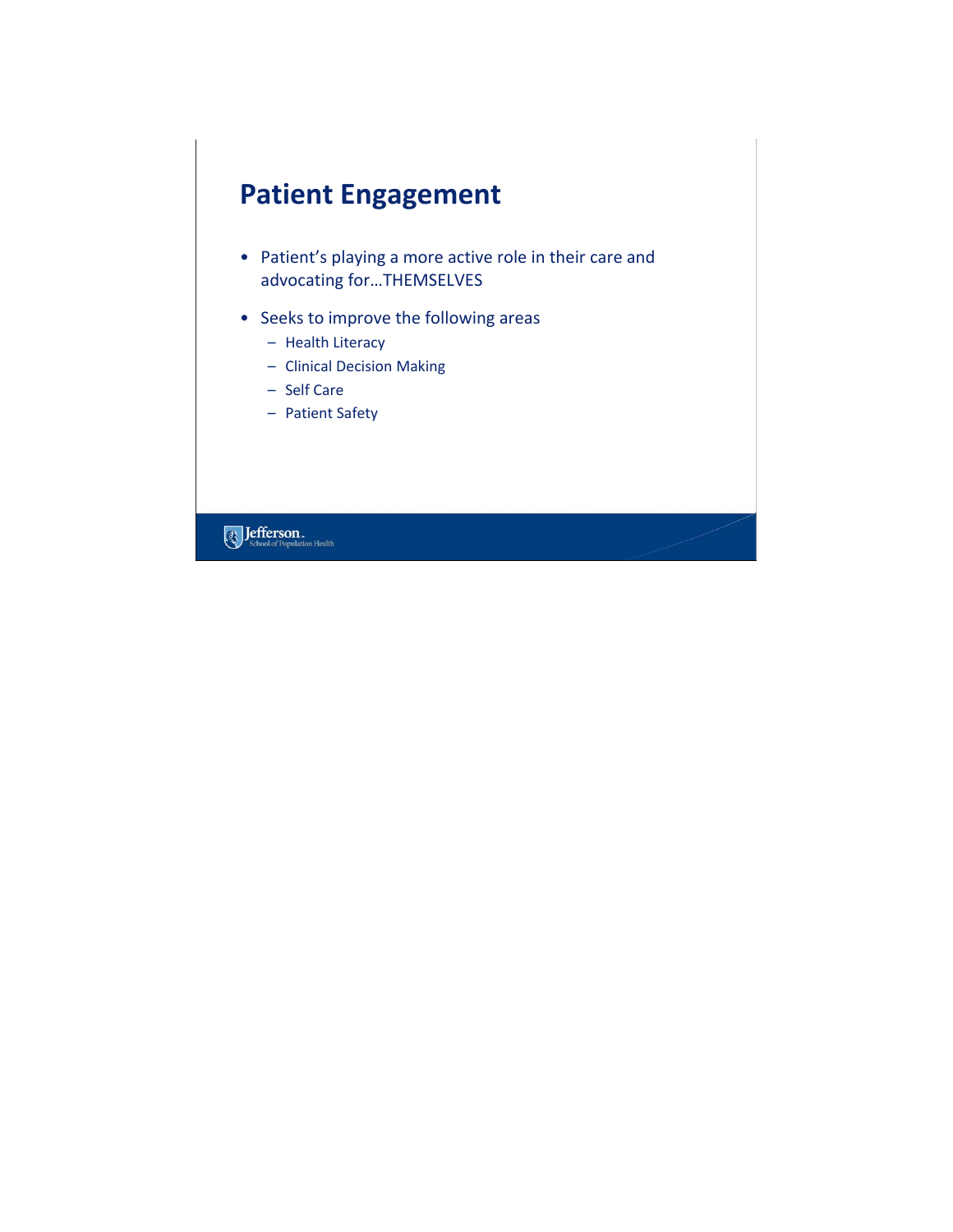

Over 60 – 2/3 have inadequate or marginal literacy skills. 81% could not read or understand basic materials such as prescription labels – Williams, JAMA (1995). 2003 National Assessment of Adult Literacy found 60% (little improvement) in 65+ age group. Rate lowers to ~30% under age 65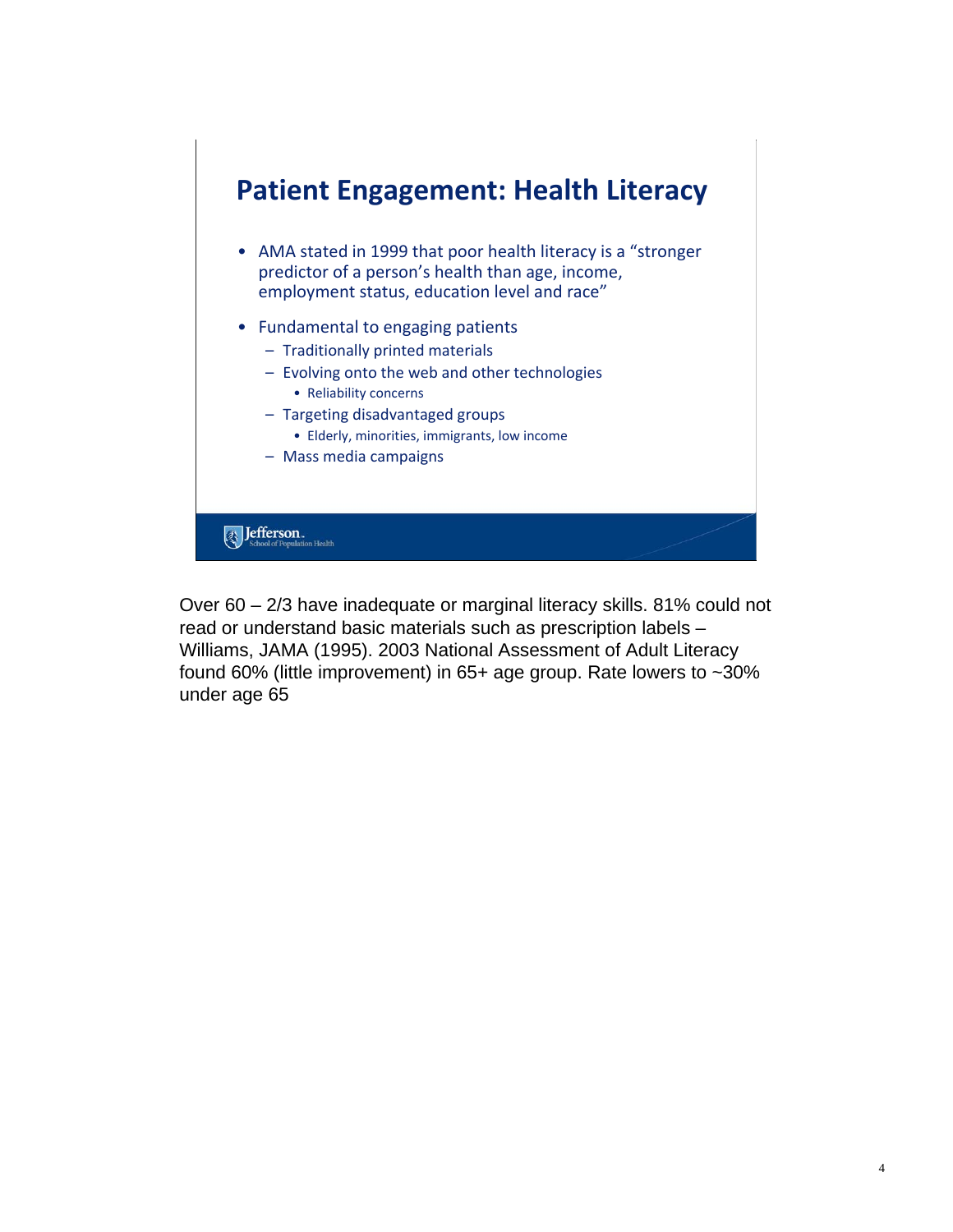

Currently little/no clinician training in this area

In contrast to Society for Medical Decision-Making (SMDM)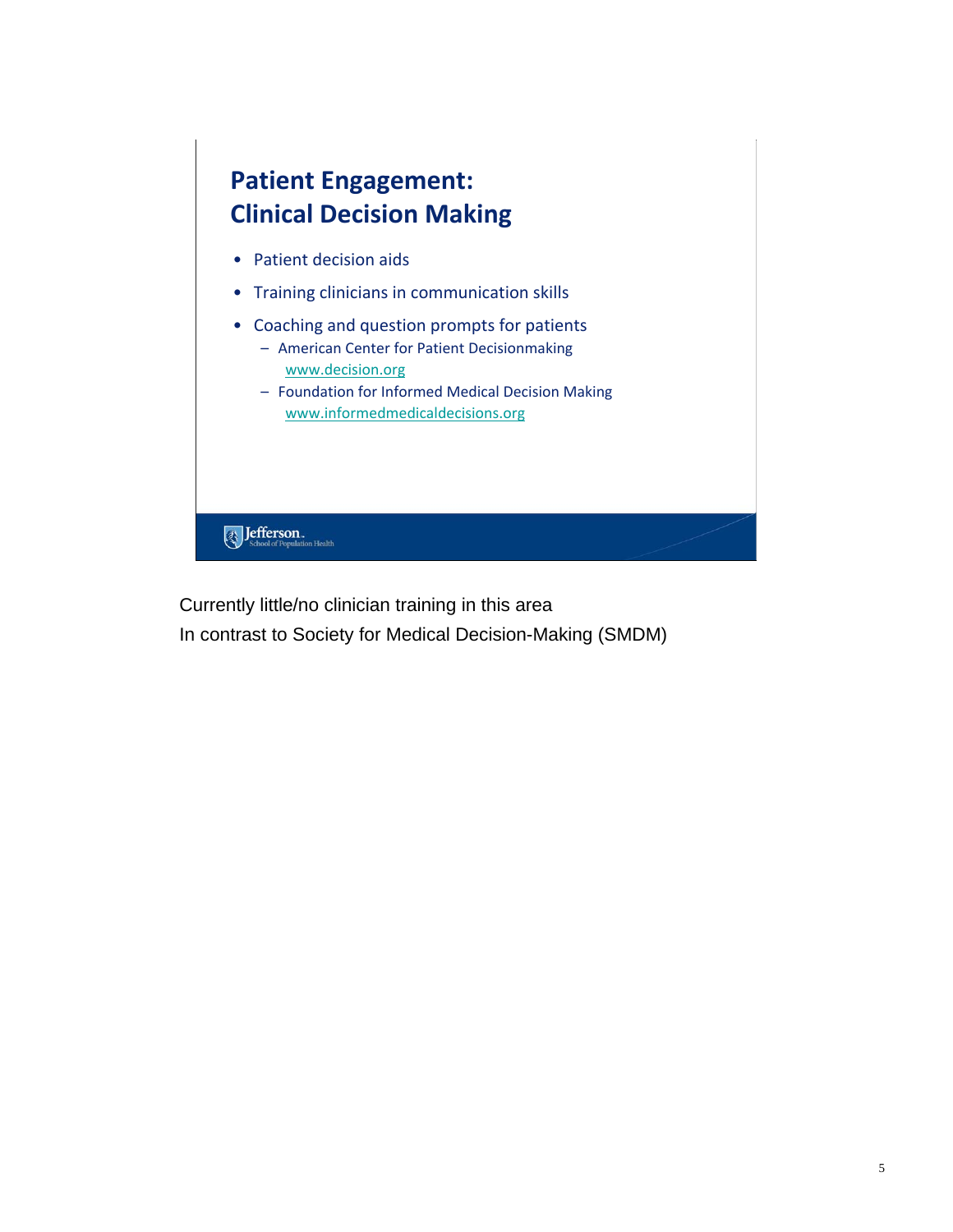# **Patient Engagement: Self Care**

- Self‐management education
- Self‐monitoring and self‐administered treatment
- Self‐help groups and peer support
- Patient access to personal medical information
- Patient‐centered telemed and e‐health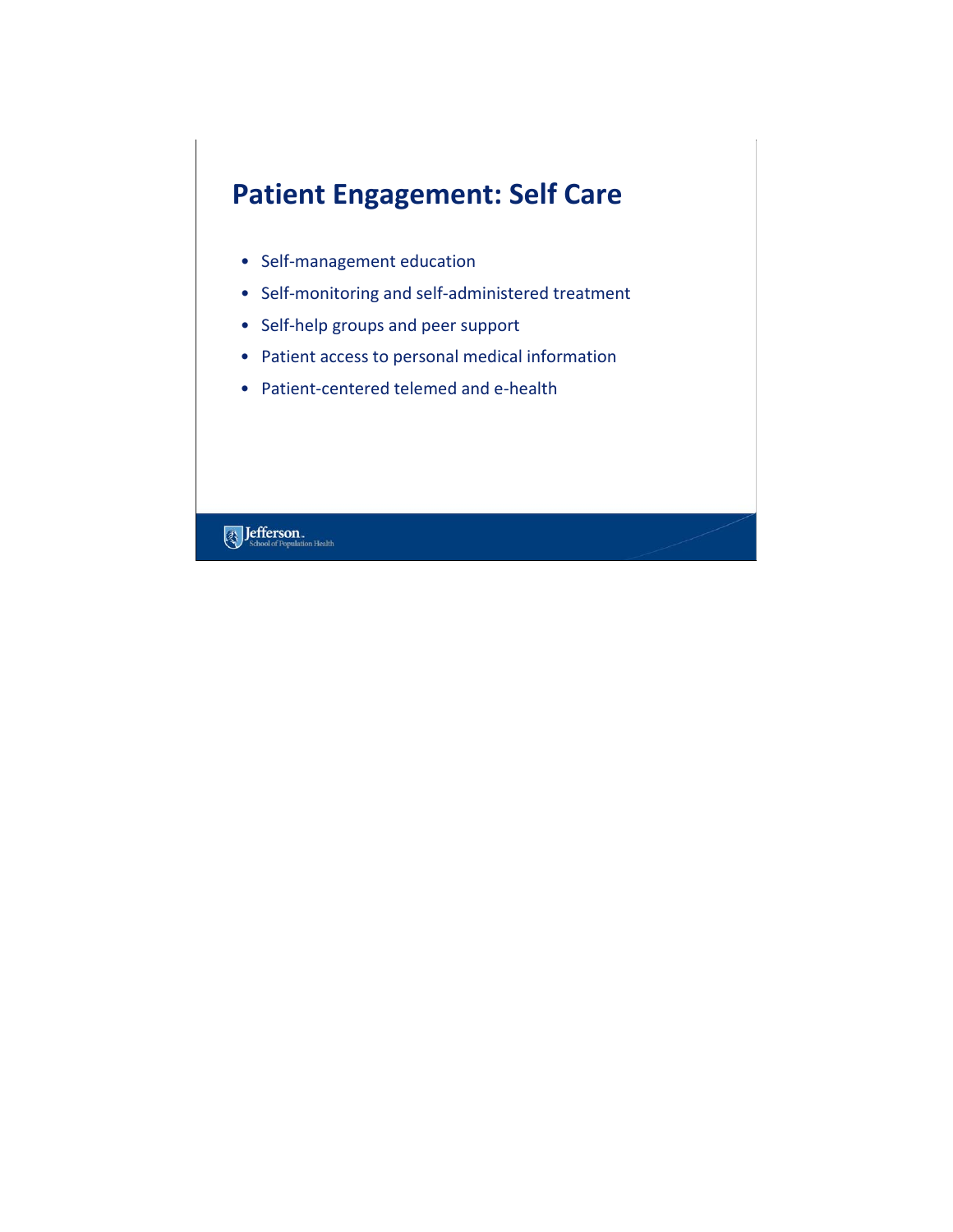# **Patient Engagement: Patient Safety**

- Information to choose quality providers
- Patient involvement in infection control
	- Joint Commission's Speak UpTM campaign
	- Johnson + Johnson Safe Surgery Initiative www.safesurgeryinitiative.com
- Encouraging adherence to treatment regimens
- Checking records and care processes
- Patient reporting of adverse drug events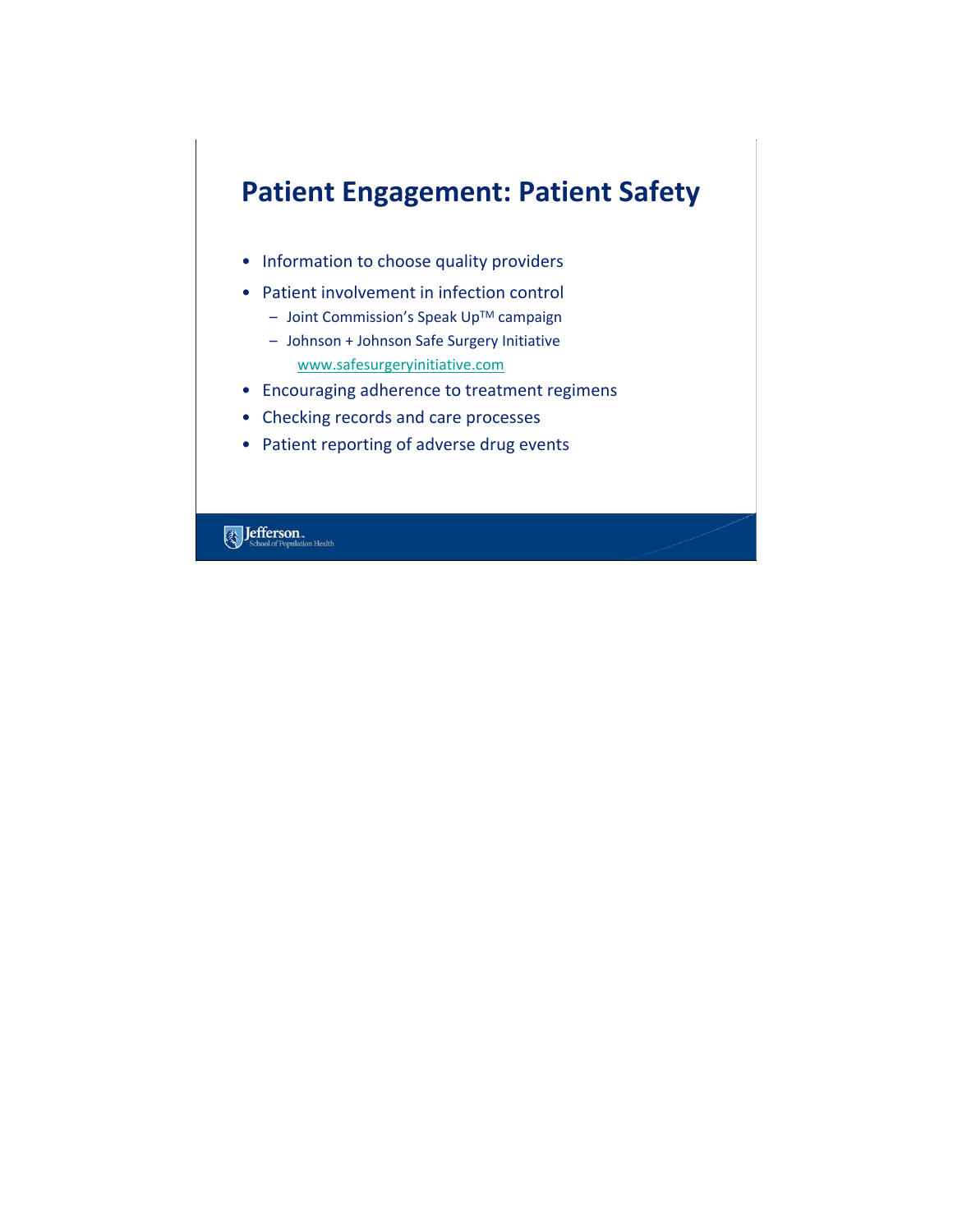

Contract concept incorporates elements of safety, self-care, and CDM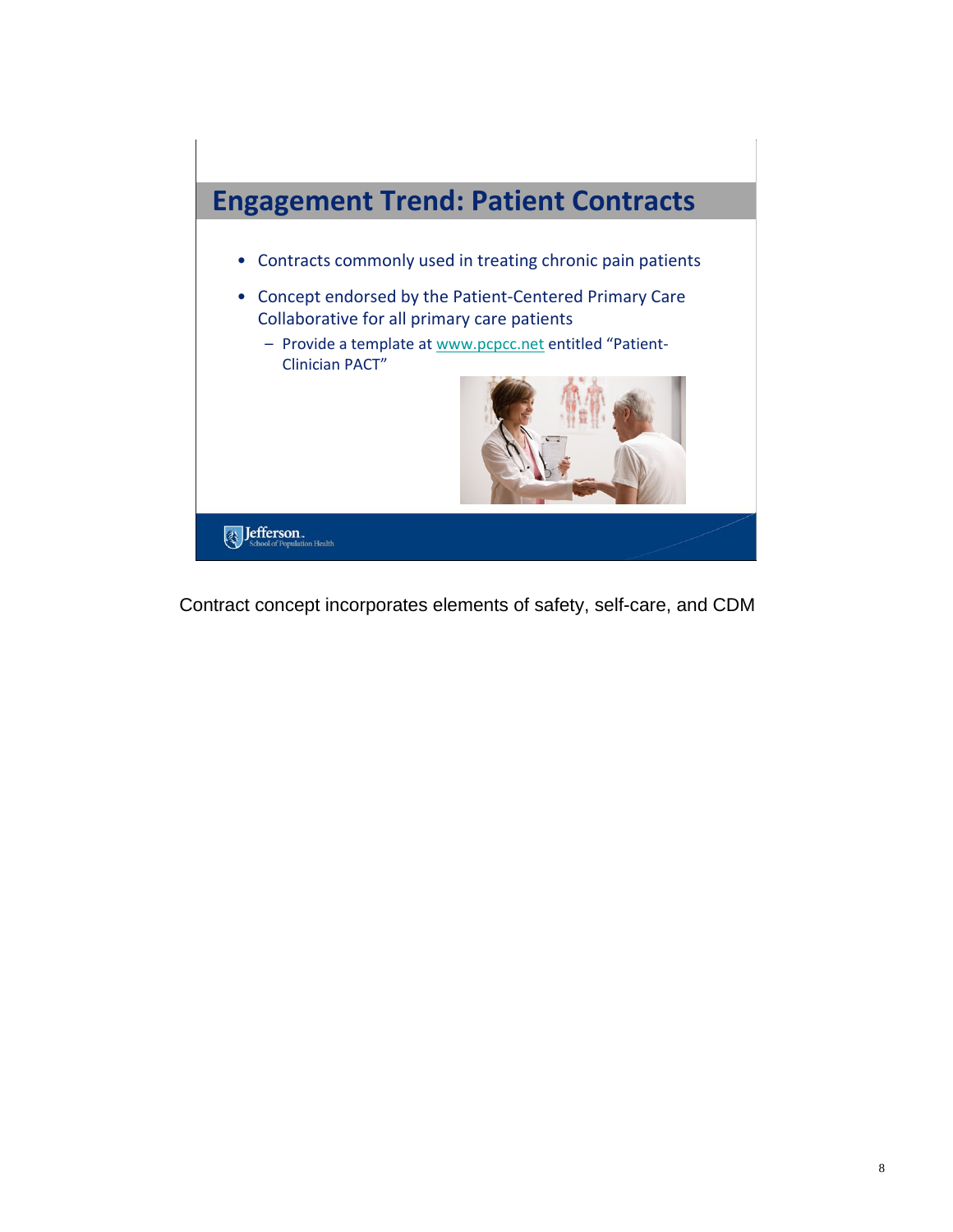# **Engagement Trend: Patient‐Clinician PACT**

• Delineates the responsibilities of the clinician and the patient in the following domains:

| <b>Domain</b>                           | <b>Patient Responsibilities</b>                                                                                                                | <b>Clinician Responsibilities</b>                                                                                                                                                                          |
|-----------------------------------------|------------------------------------------------------------------------------------------------------------------------------------------------|------------------------------------------------------------------------------------------------------------------------------------------------------------------------------------------------------------|
| <b>Sharing Information</b>              | Keep and bring notes on<br>medications, questions, medical<br>problems, and all medical<br>encounters since last visit                         | Provide confidential environment, ask<br>pointed questions, review medication<br>list, require patient to detail what is<br>to be done before the next visit,<br>ensure communication between<br>providers |
| <b>Shared Decision</b><br><b>Making</b> | Ask about alternative treatment<br>options, agree on a care plan, if a<br>new condition is diagnosed ask for<br>help in seeking other opinions | Describe risk/benefits of treatment<br>options, agree on a treatment plan<br>and provide support, encourage<br>referrals when appropriate                                                                  |
| <b>Responsibility for</b><br>Care       | Compliant with medications,<br>monitor for side effects, ask about<br>preventive measures                                                      | Utilize e-prescribing, inquire about<br>side effects and efficacy of<br>medications, encourage screening<br>and early detection                                                                            |
| ulation Health                          |                                                                                                                                                |                                                                                                                                                                                                            |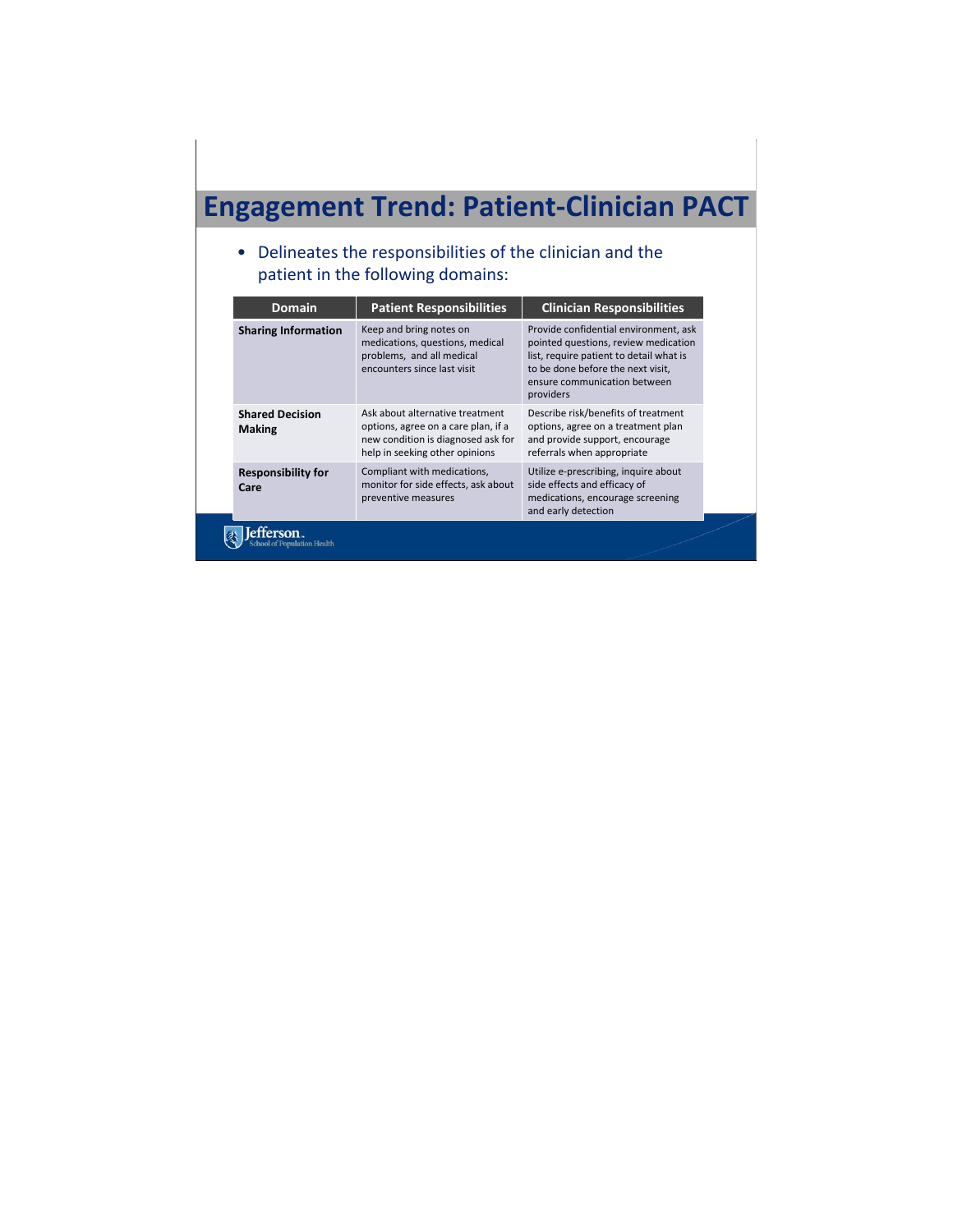### **Outcomes of Interest: Patient Knowledge**

- Knowledge of condition and complications
- Self‐care knowledge
- Knowledge of treatment options and likely outcomes
- Comprehension of information
- Recall of information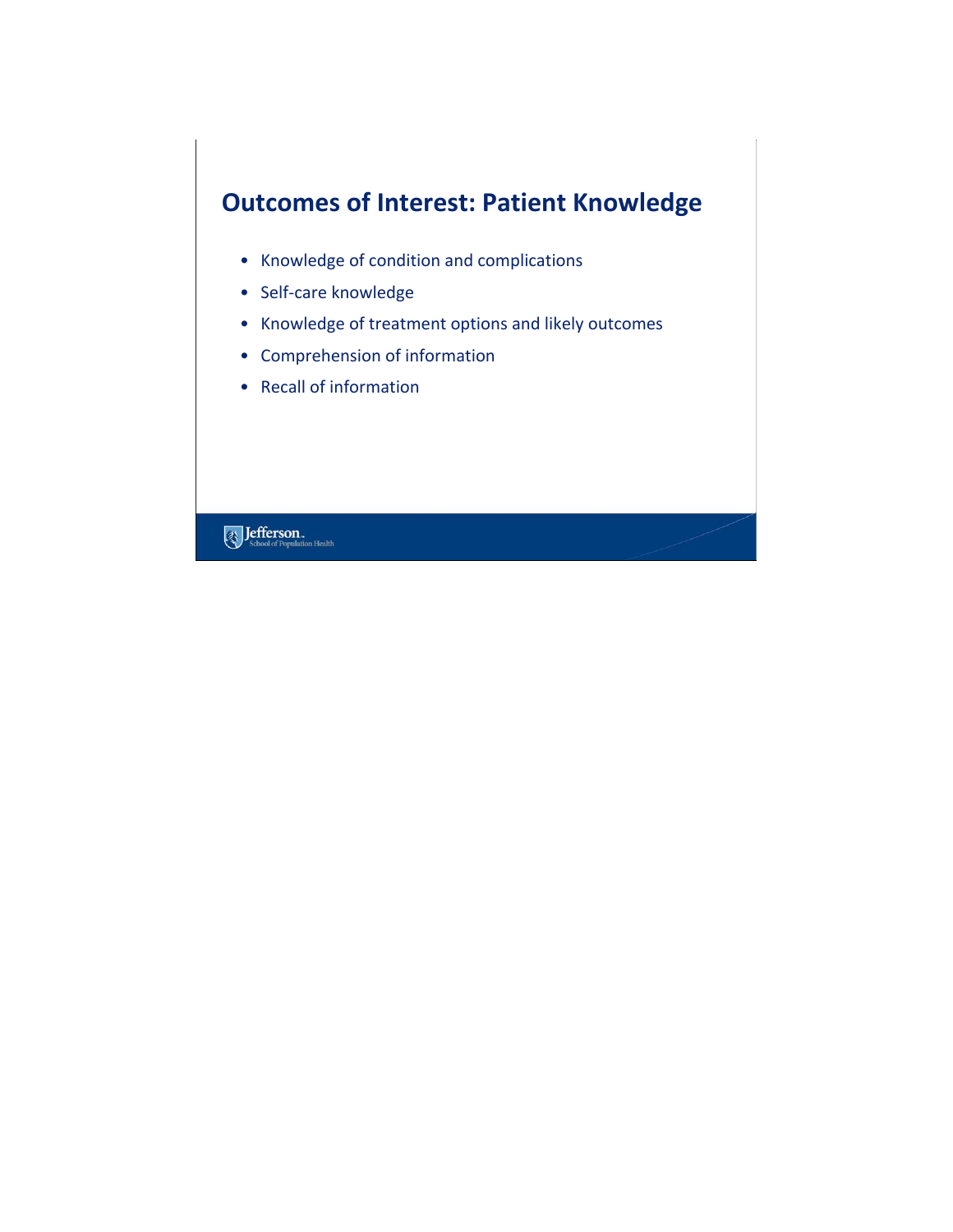### **Outcomes of Interest: Patient Experience**

- Patients' satisfaction
- Doctor‐patient communication
- Quality of life
- Psychological wellbeing
- Self efficacy
- Involvement and empowerment of patients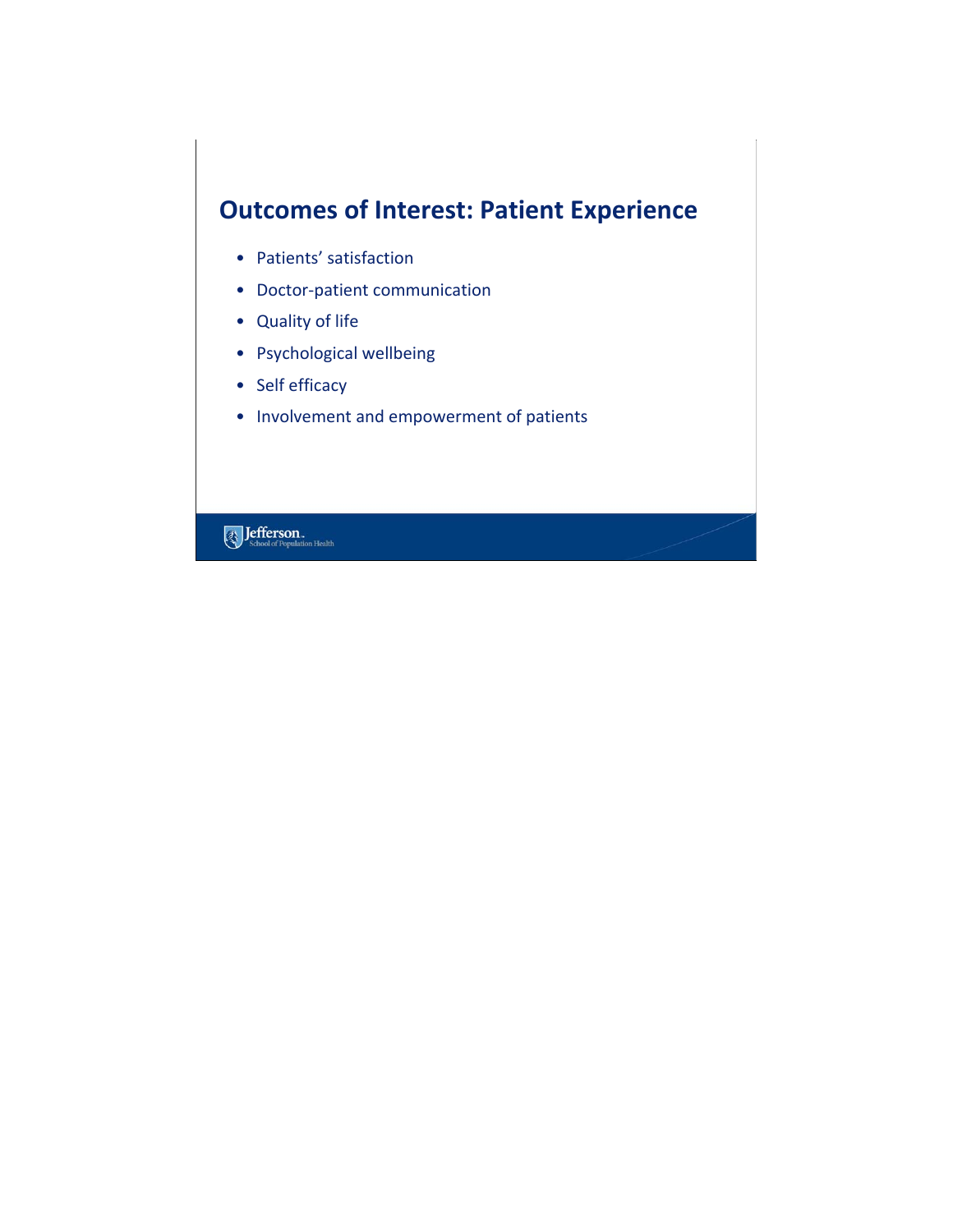#### **Outcomes of Interest: Use of Services and Costs**

- Hospital admission rates
- ED admission rates
- Length of stay
- Number of family medicine visits
- Cost effectiveness – Perspective?
- Patient costs
- Lost productivity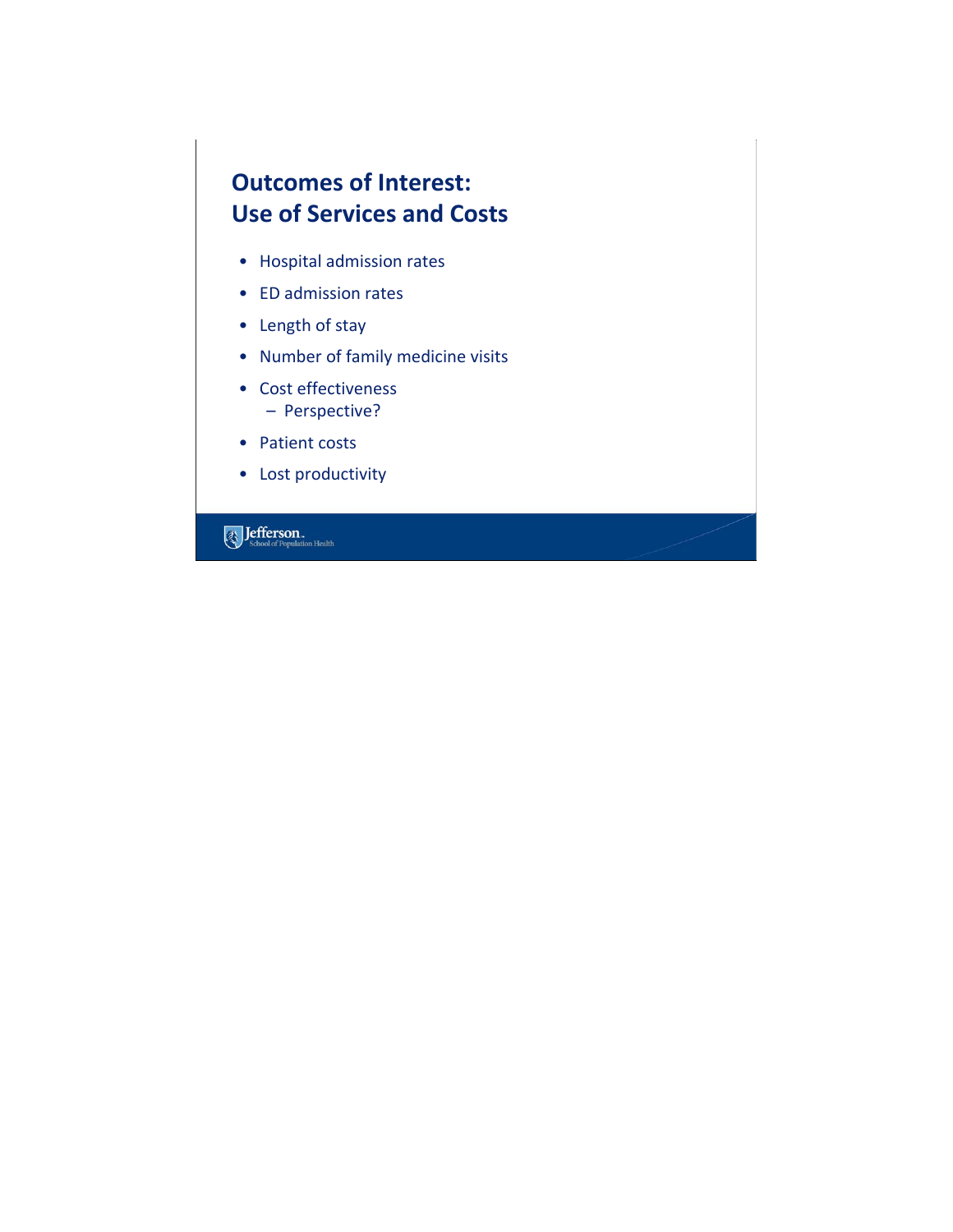#### **Outcomes of Interest: Healthy Behaviors & Status**

- Health related lifestyles
- Self care activities
- Treatment adherence
- Severity of disease or symptoms
- Physical and mental functioning
- Clinical indicators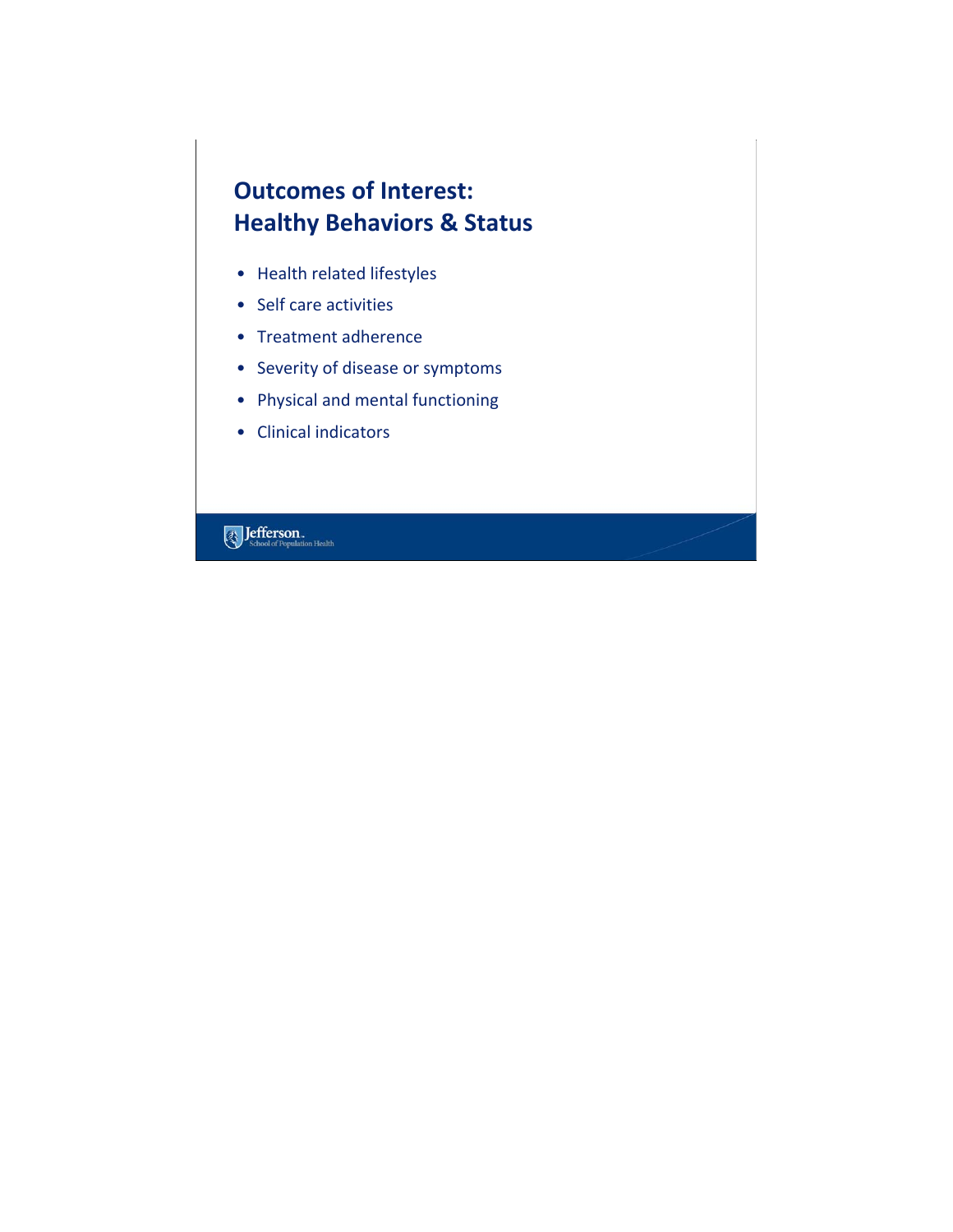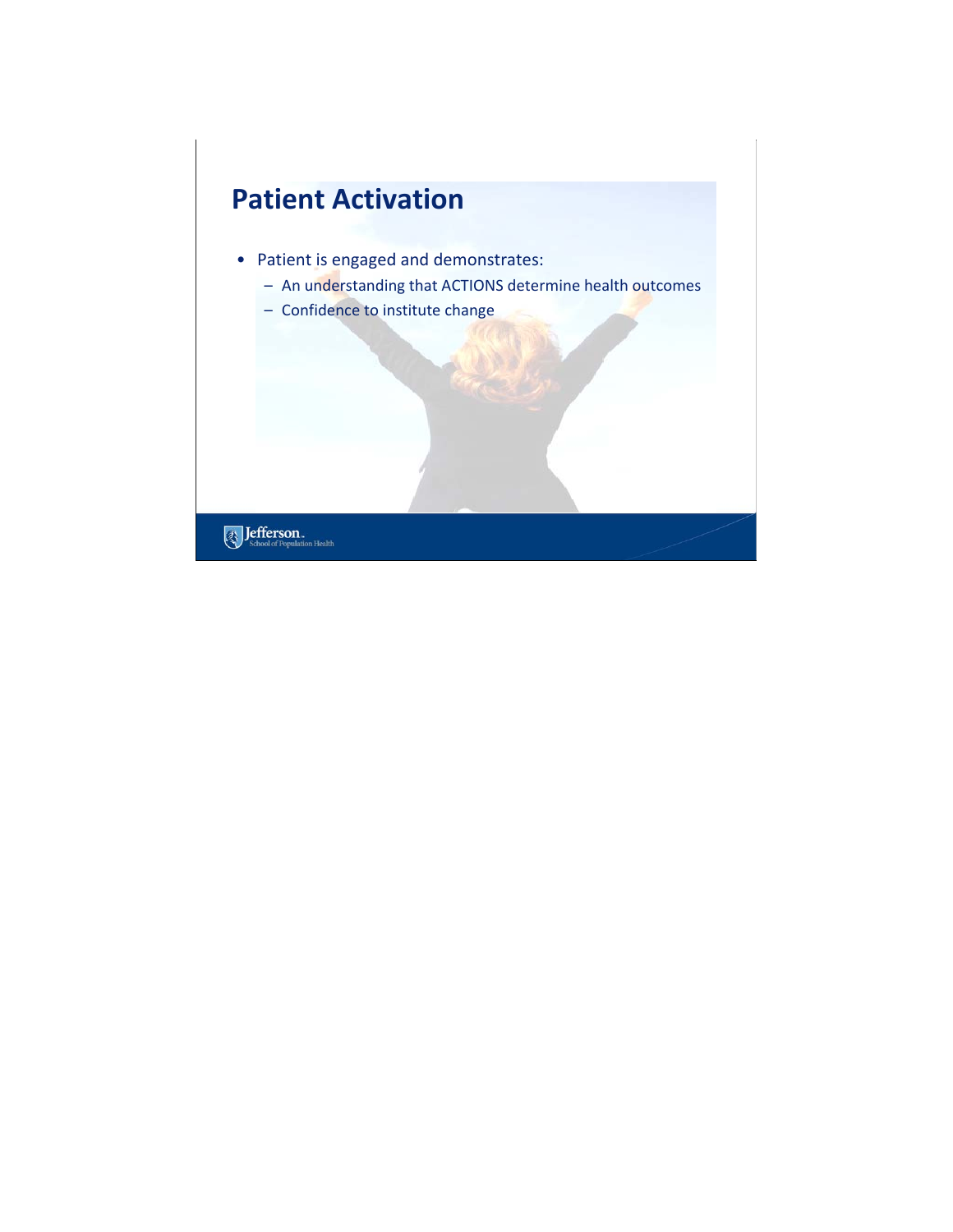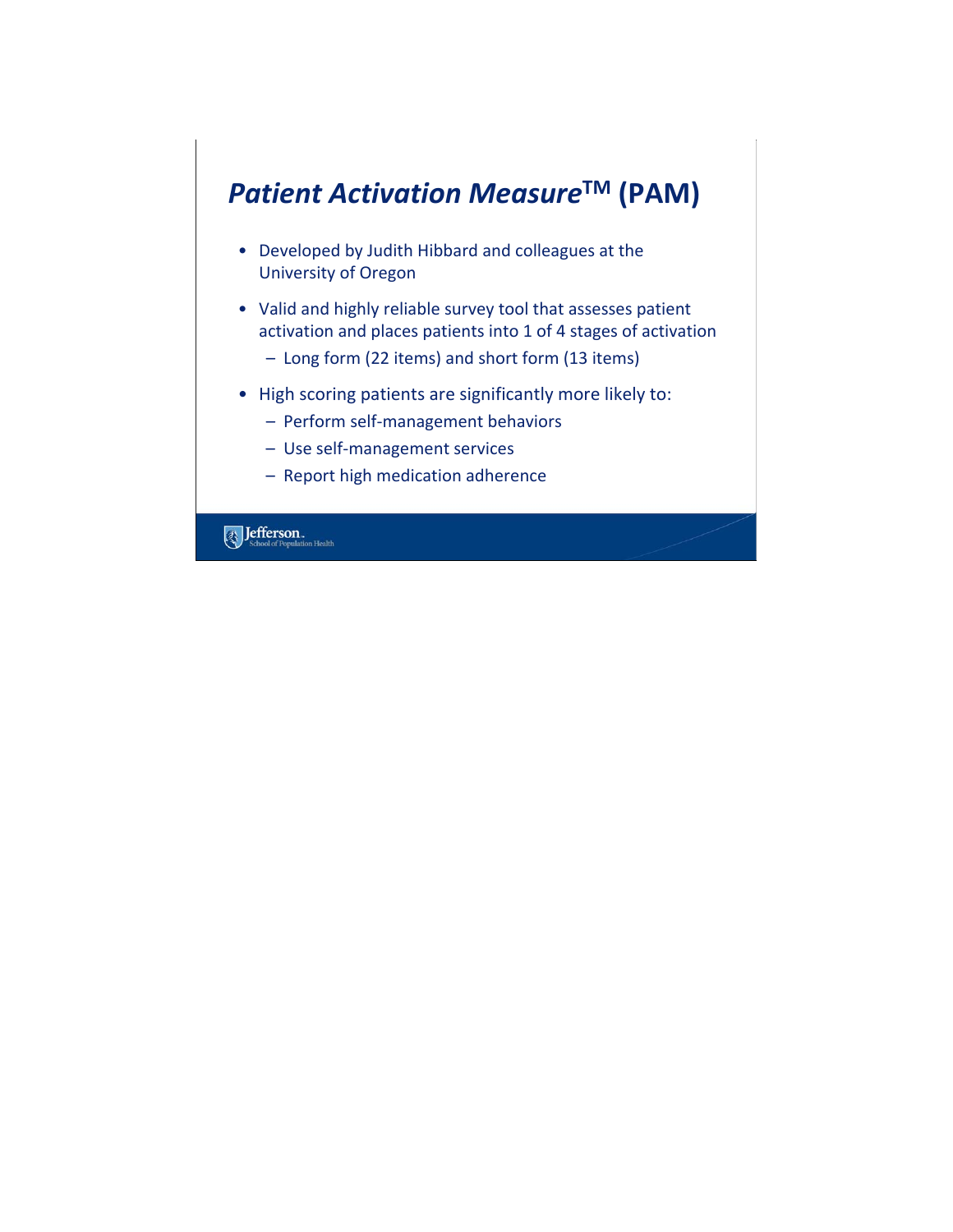

- 1. When all is said and done, I am the person who is responsible for taking care of my health.
- 2. I know what each of my prescribed medications do.
- 3. I am confident that I can follow through on medical treatments I may need to do at home.
- 4. I understand my health problems and what causes them.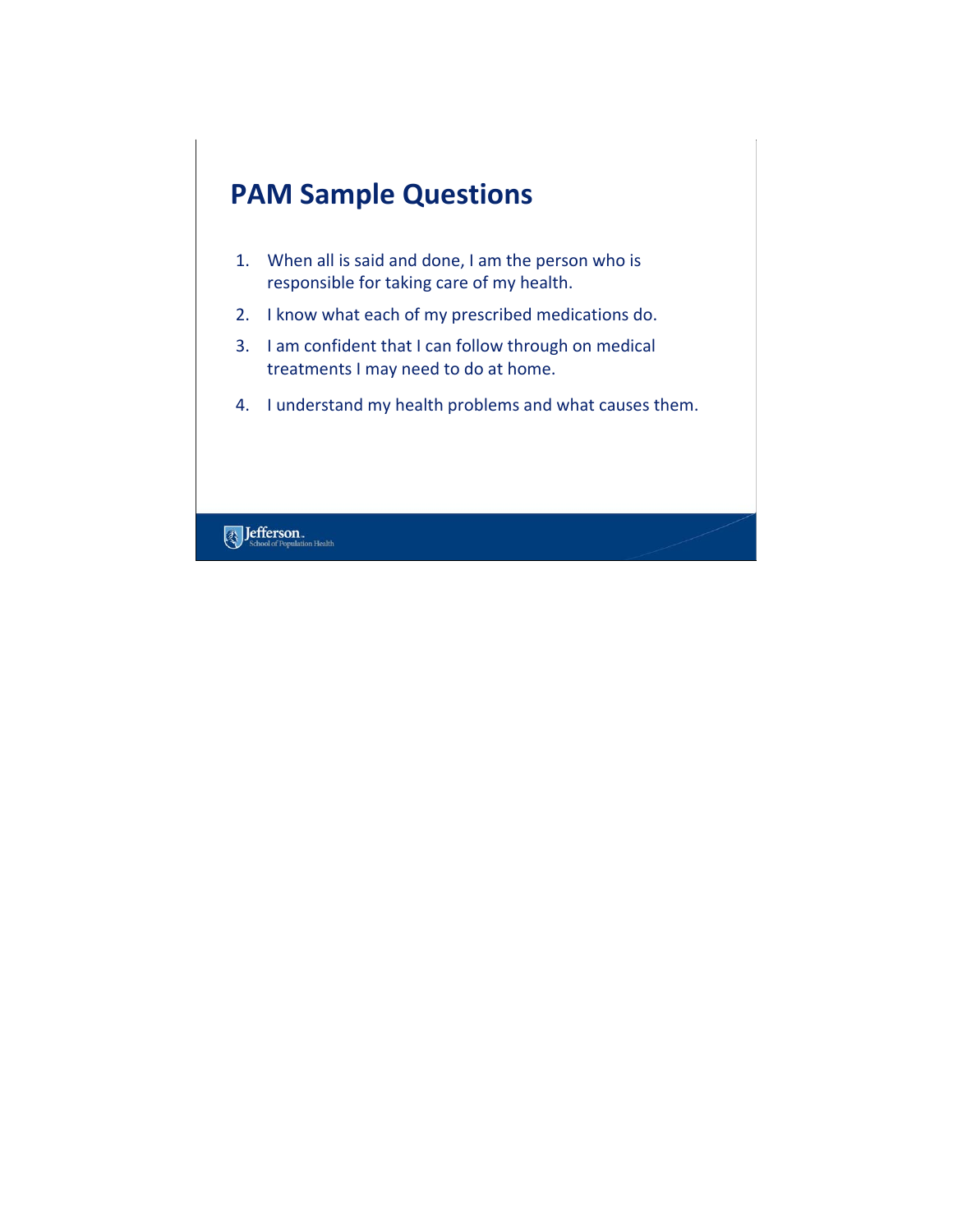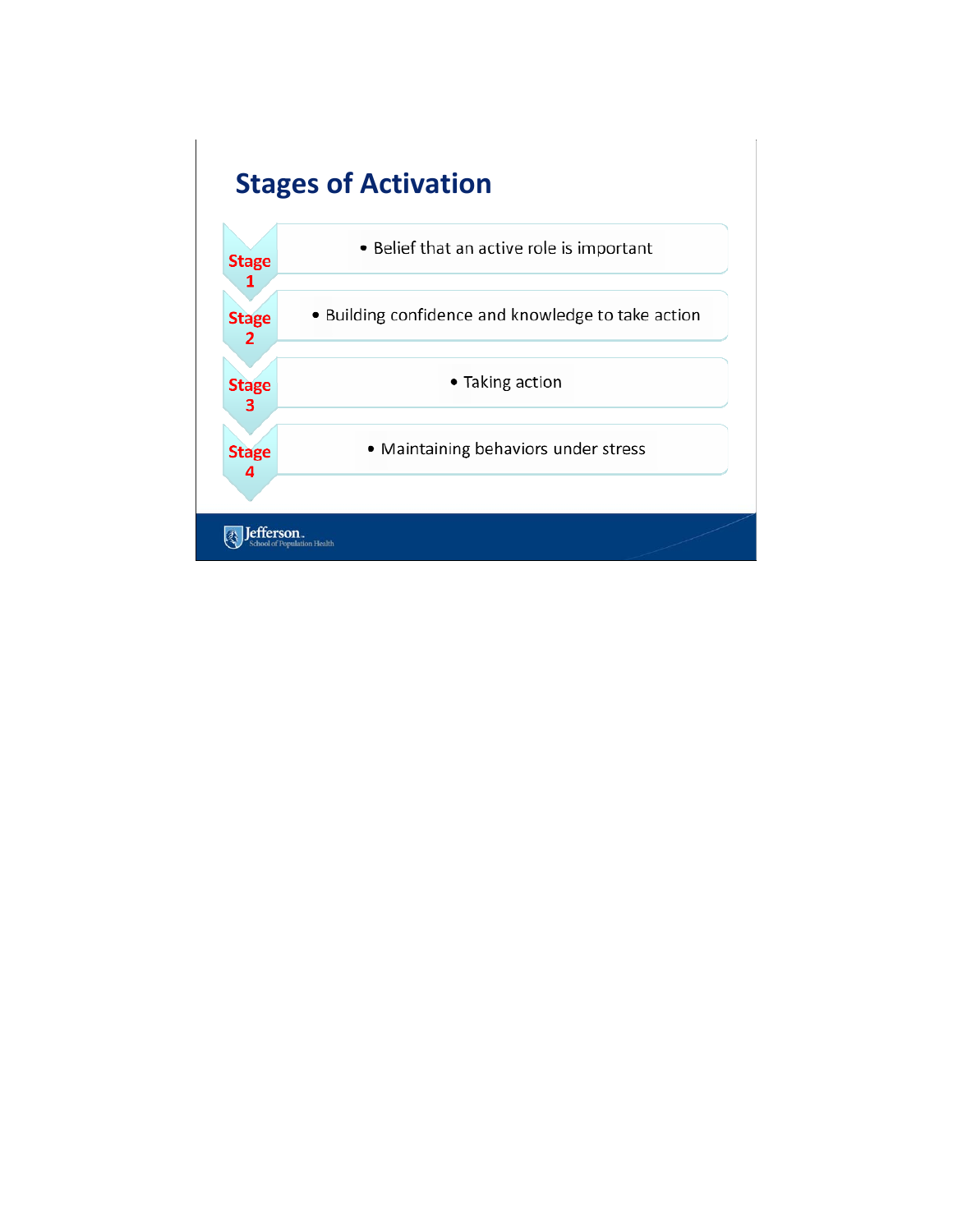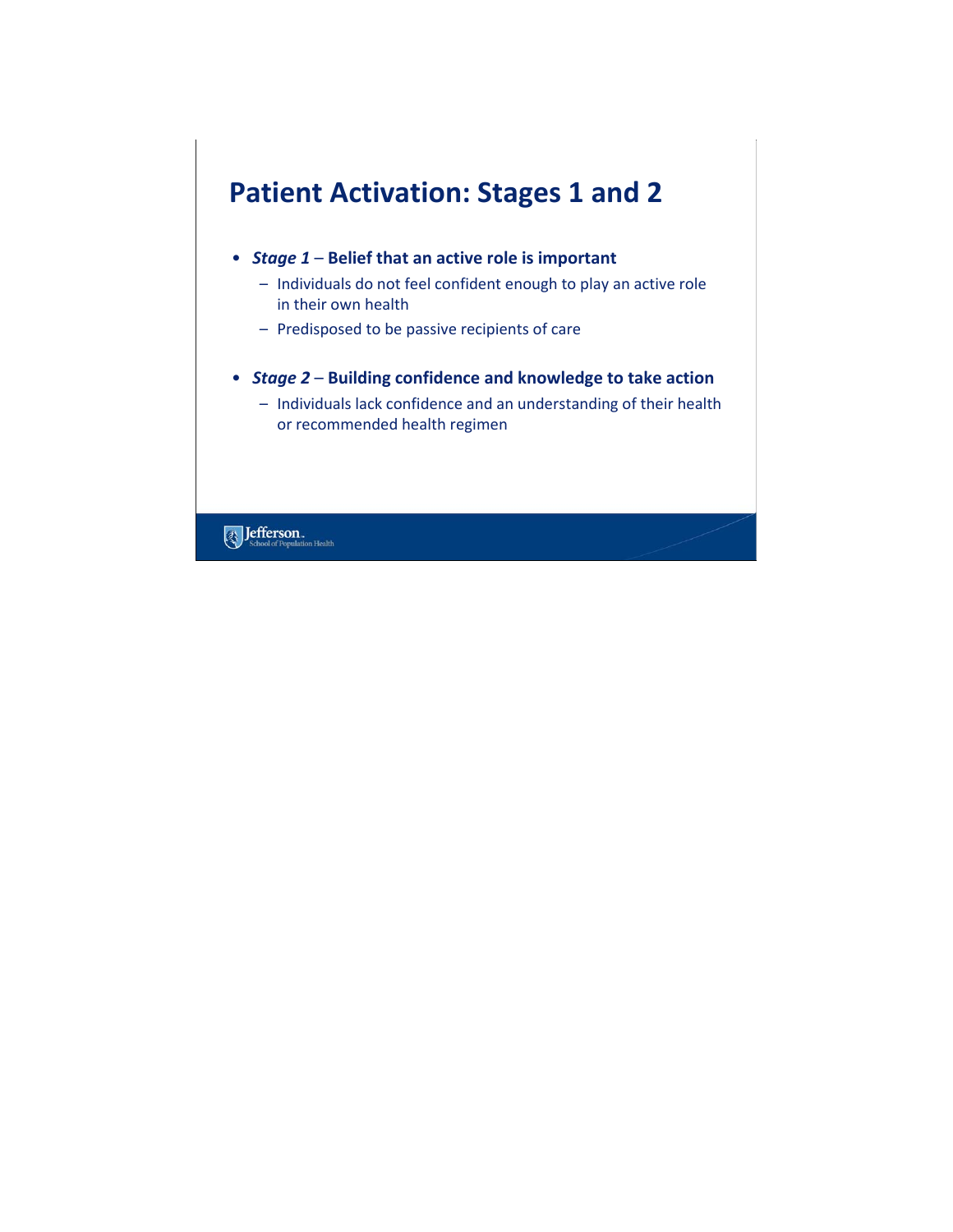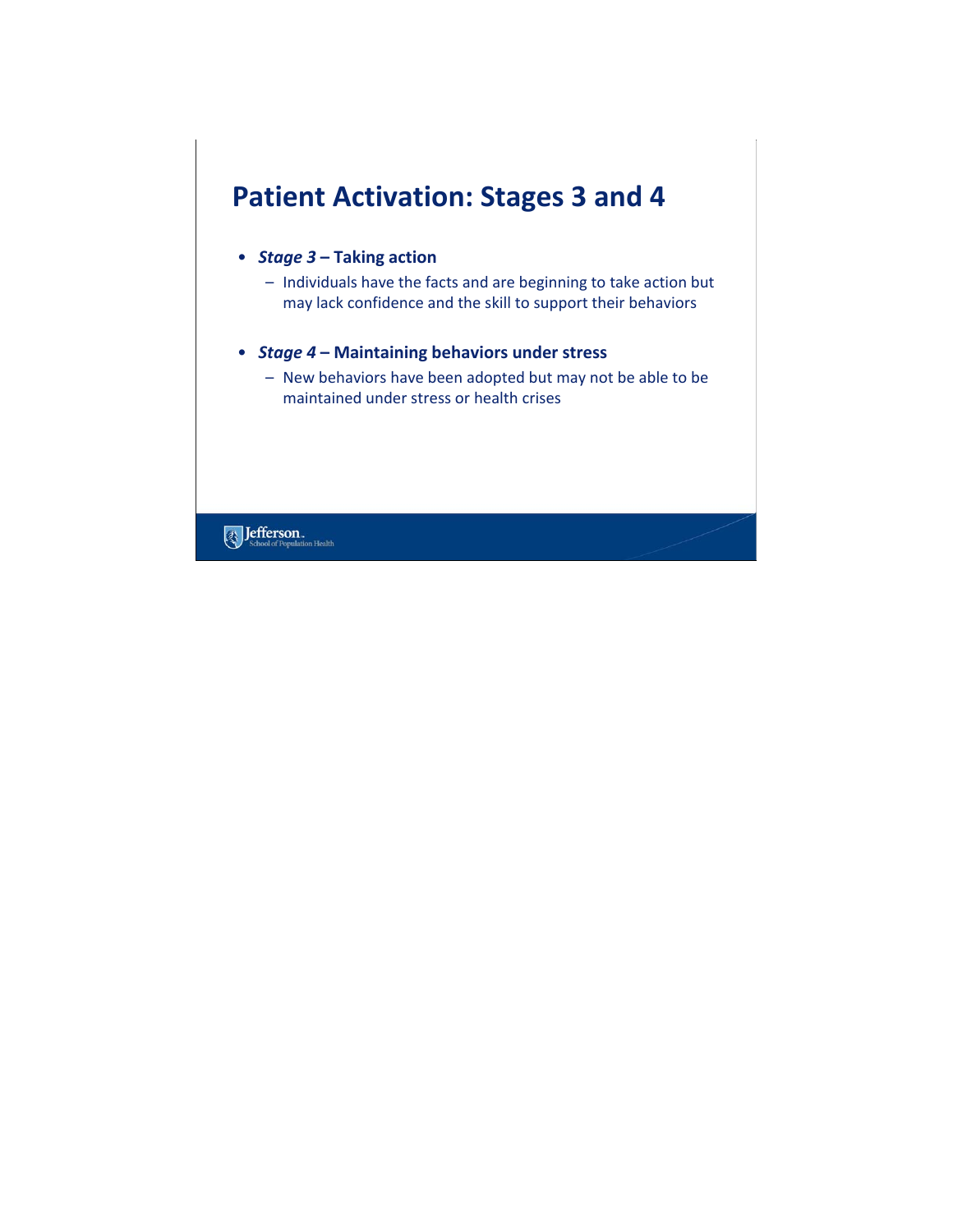

Contrast with Mosen finding of 37% in 2007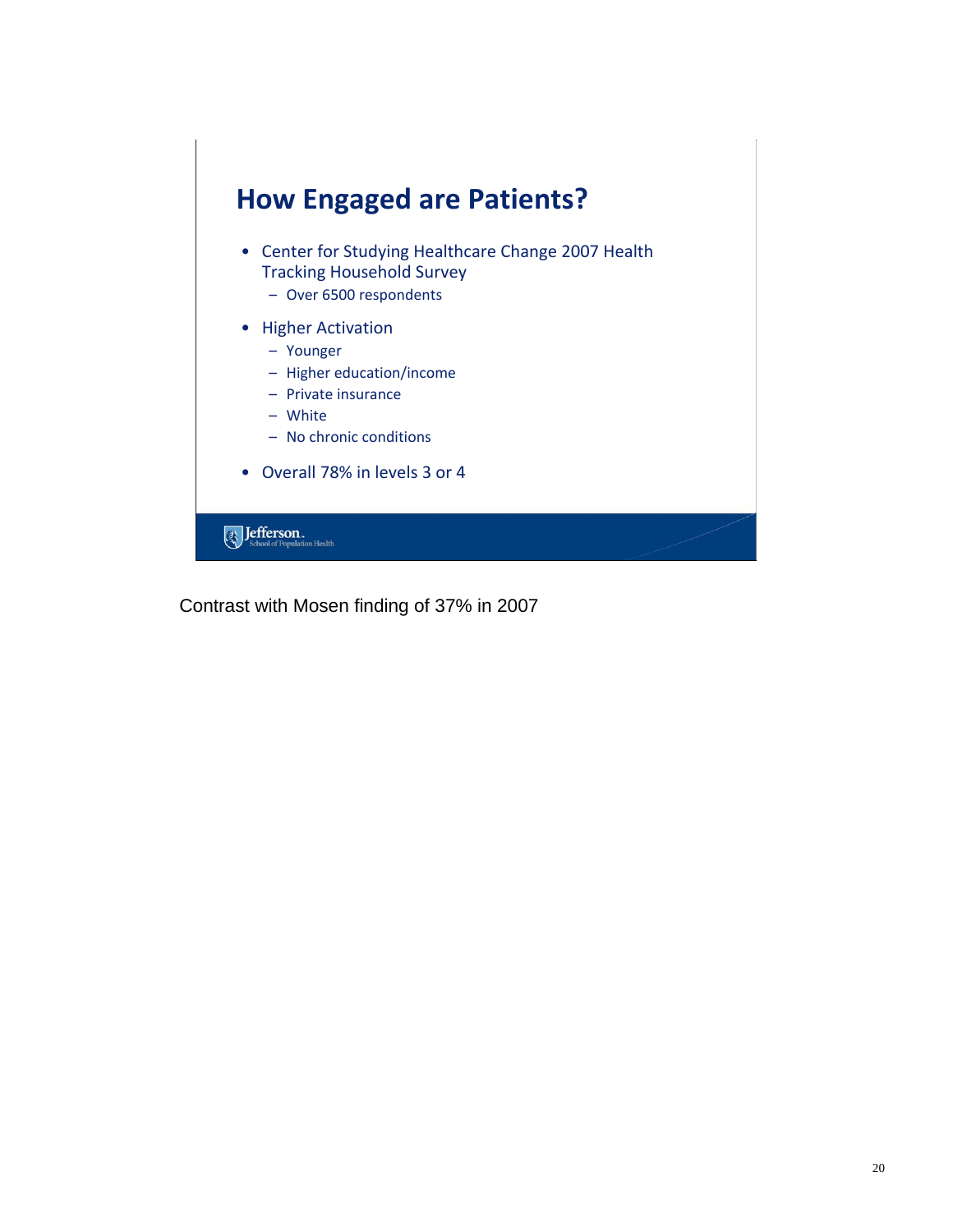#### **Activation in Patients with Chronic Conditions**

- Higher activation conditions
	- Asthma
	- Cancer
	- Diabetes
- Lower activation conditions
	- Depression
	- Heart Disease
	- Arthritis
	- Hypertension
	- Multiple conditions, smoking, obesity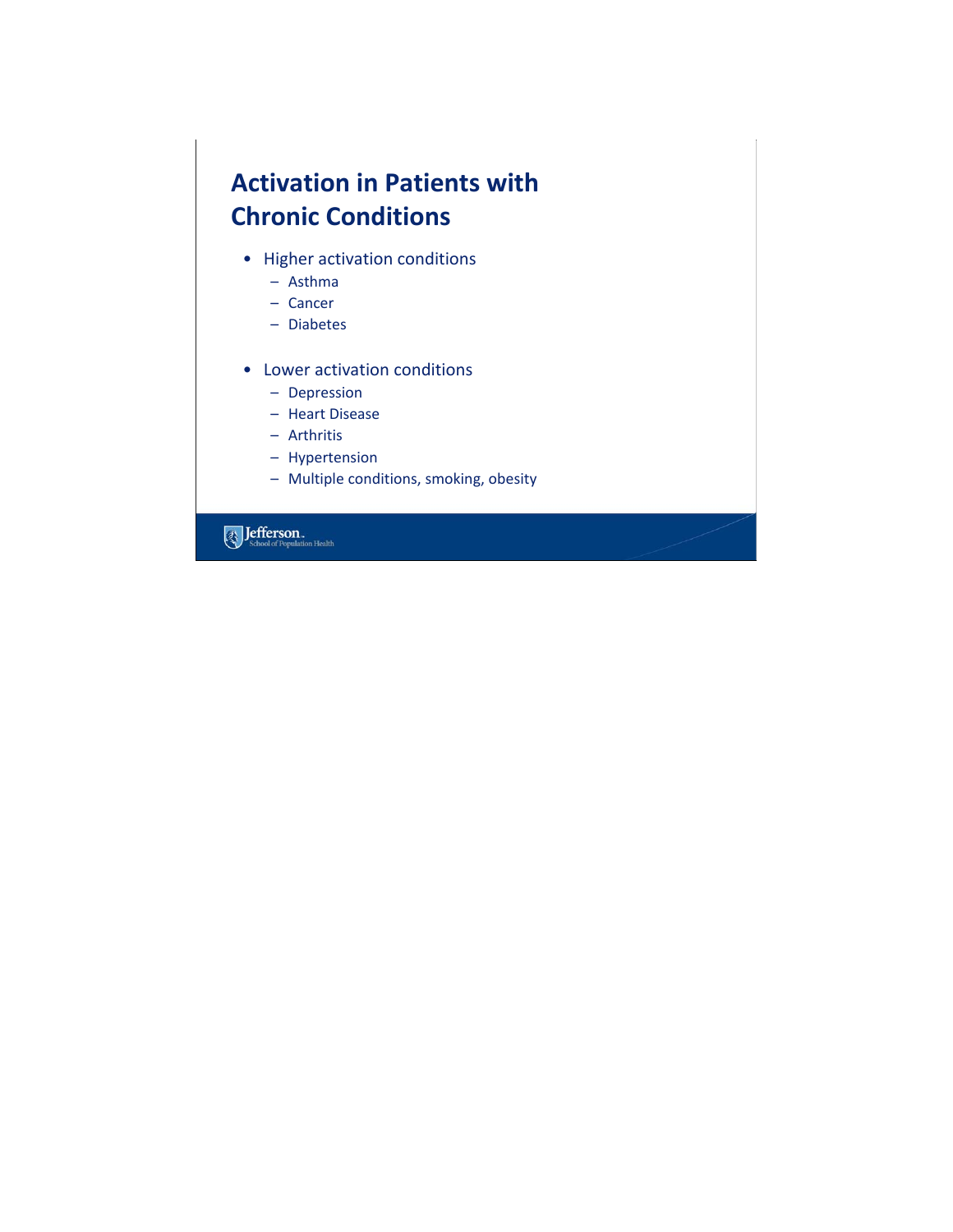# **Mosen et al. (2007)**

- Survey of Kaiser Permanente Medical Care program members in 2004
	- 4108 respondents out of 6673 contacted (61.2% response rate)
	- Respondents enrolled in 1 of 6 programs
		- Asthma
		- Diabetes
		- Heart Failure
		- Coronary Artery Disease (CAD)
		- Chronic Pain
		- Diabetes + CAD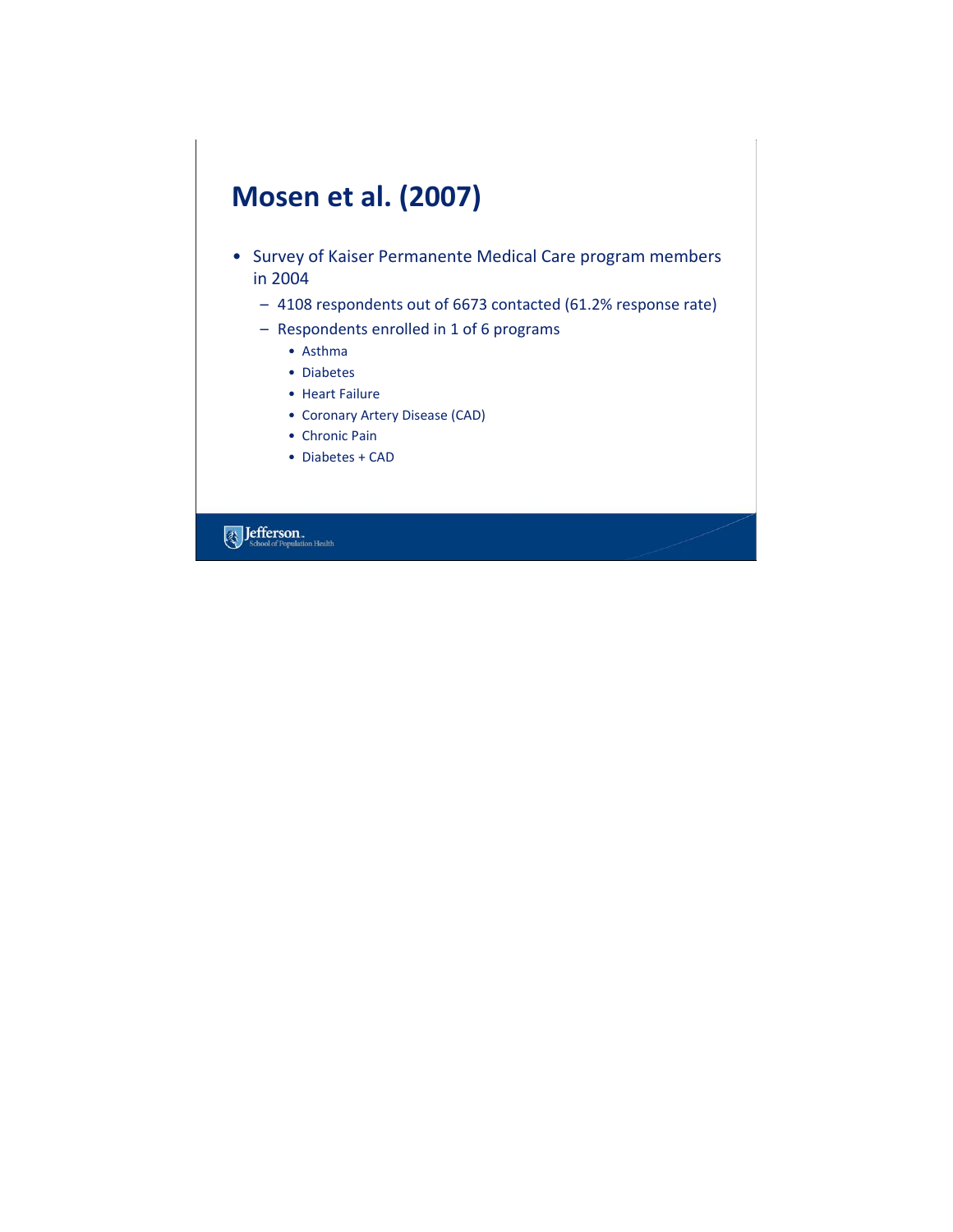# **Mosen et al. (2007)**

#### • Results

- Each increase in PAM stage (1‐4) was associated with a increase in
	- Performance of self‐management behaviors
	- Medication adherence
	- Satisfaction with services
	- Self‐reported quality of life
	- Functional status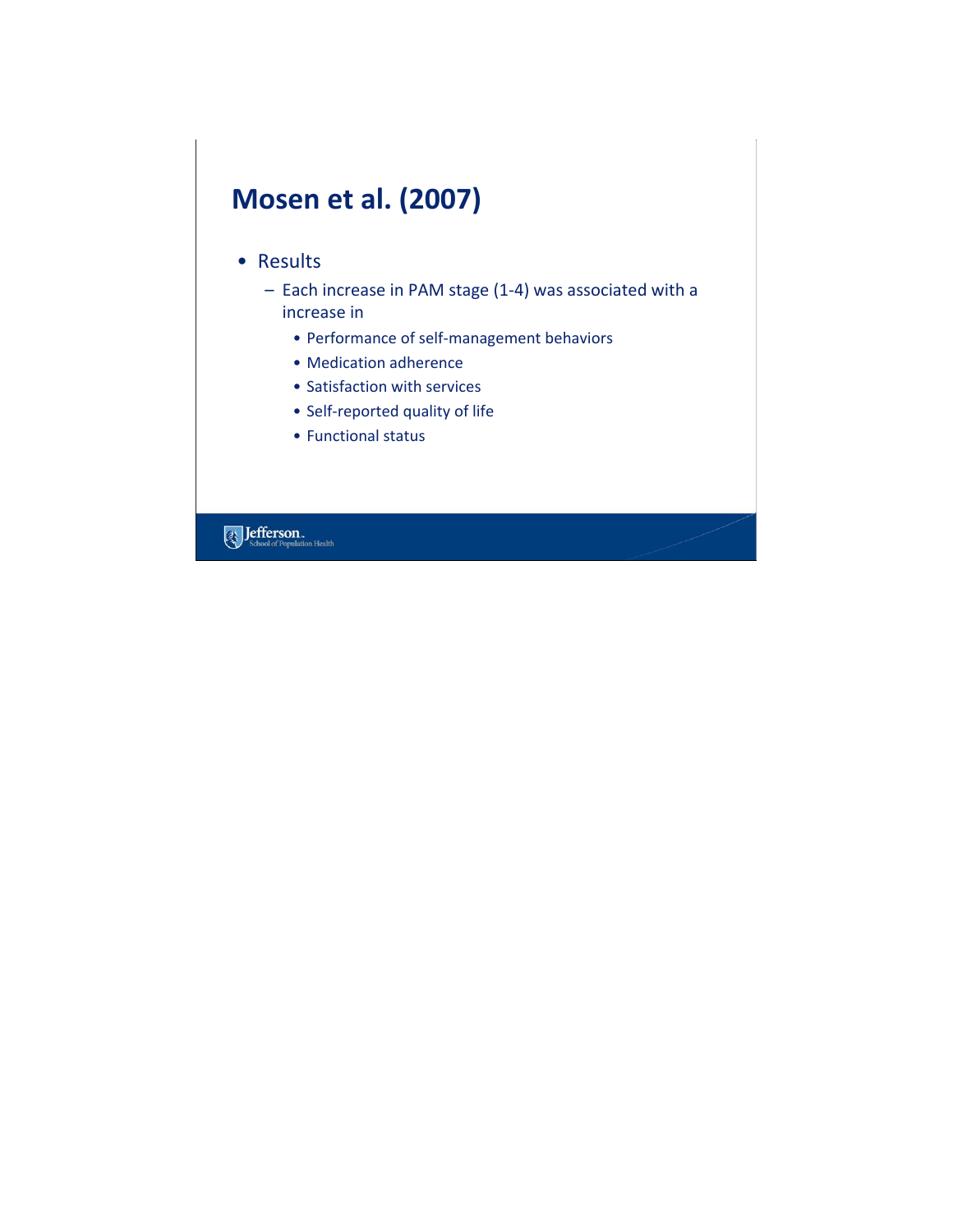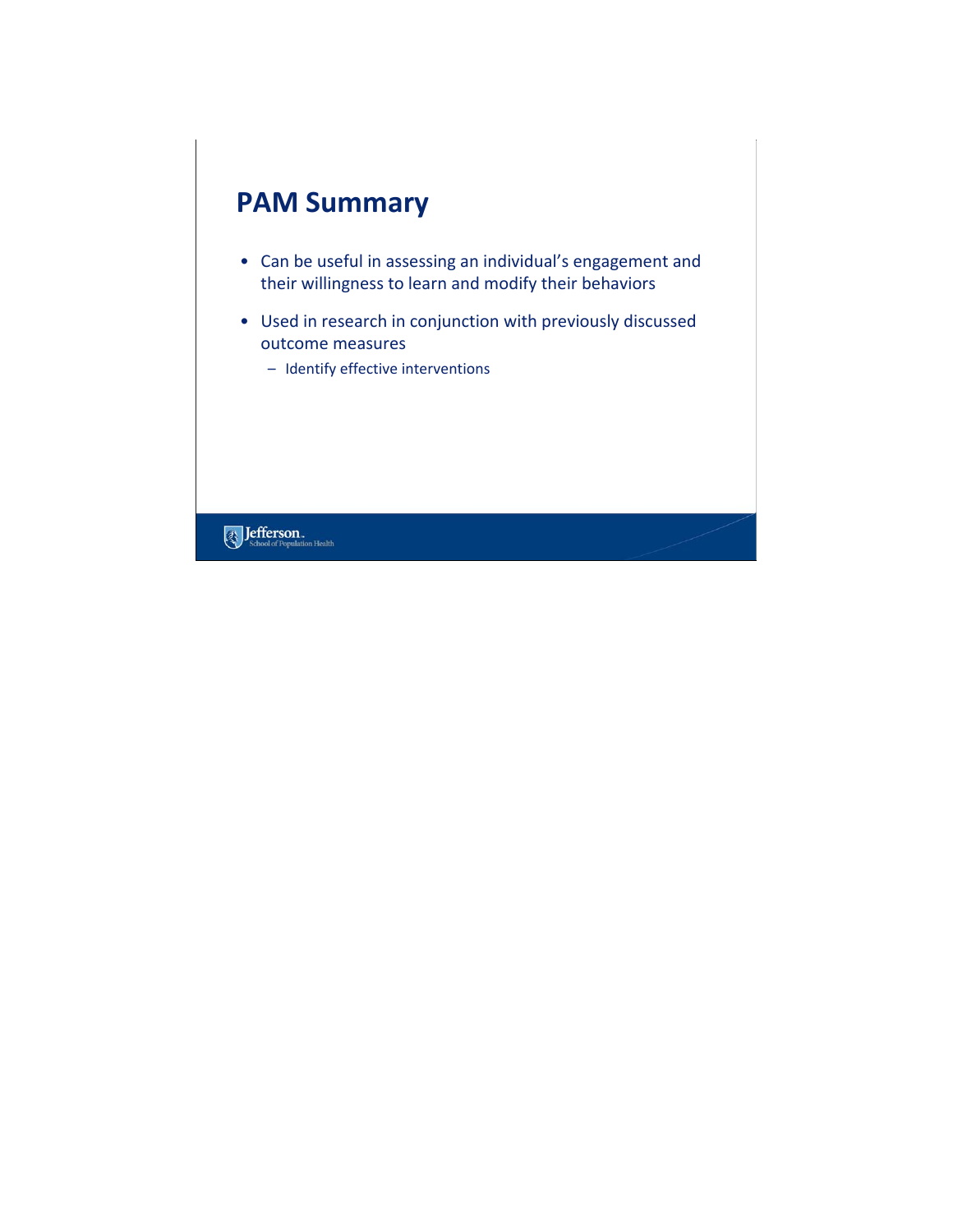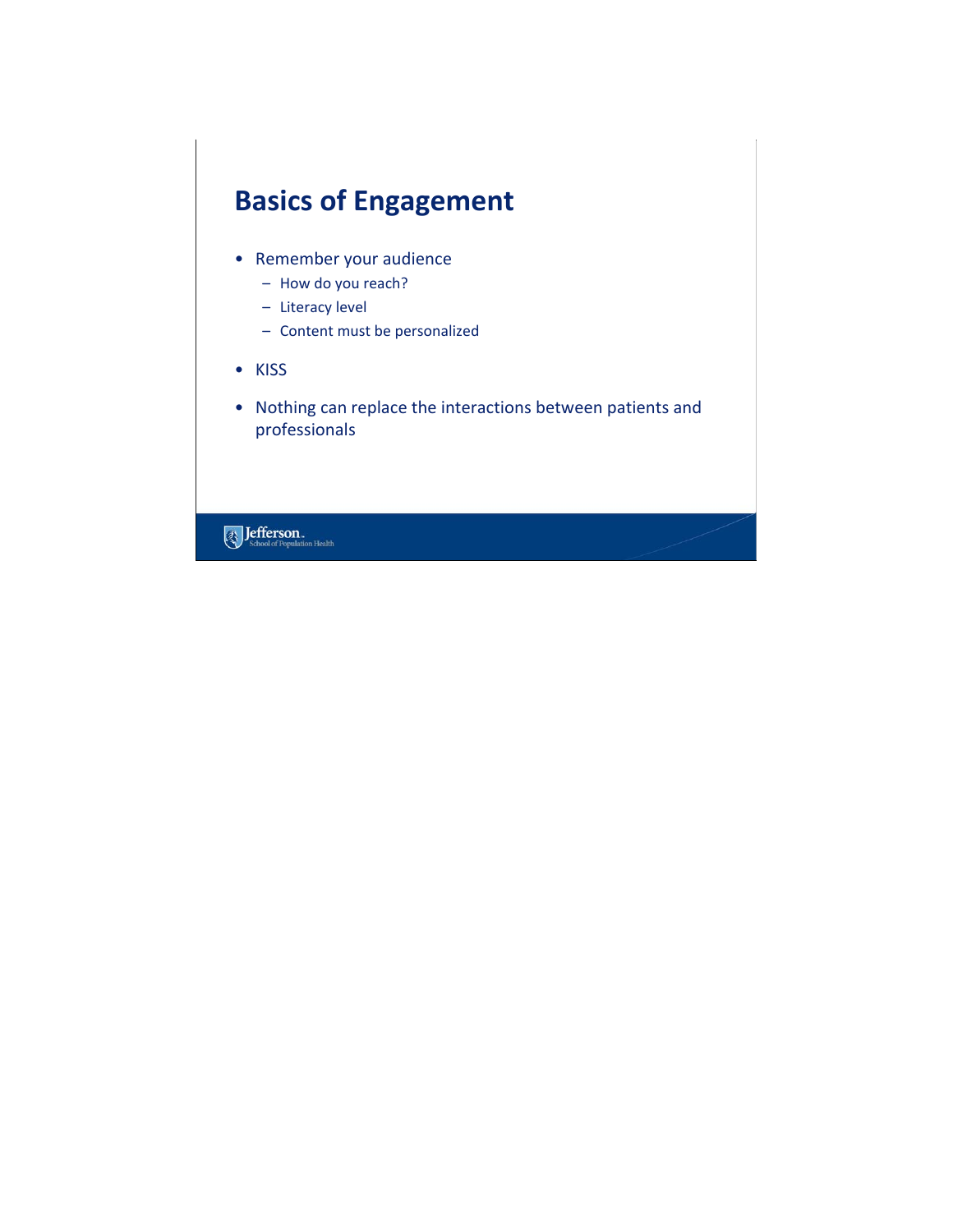

Mention specific examples in the exhibit hall and at the conference presenting.

Cable TV – Our collaboration with Comcast. Diabetes reality TV show on Comcast in collaboration with United HealthCare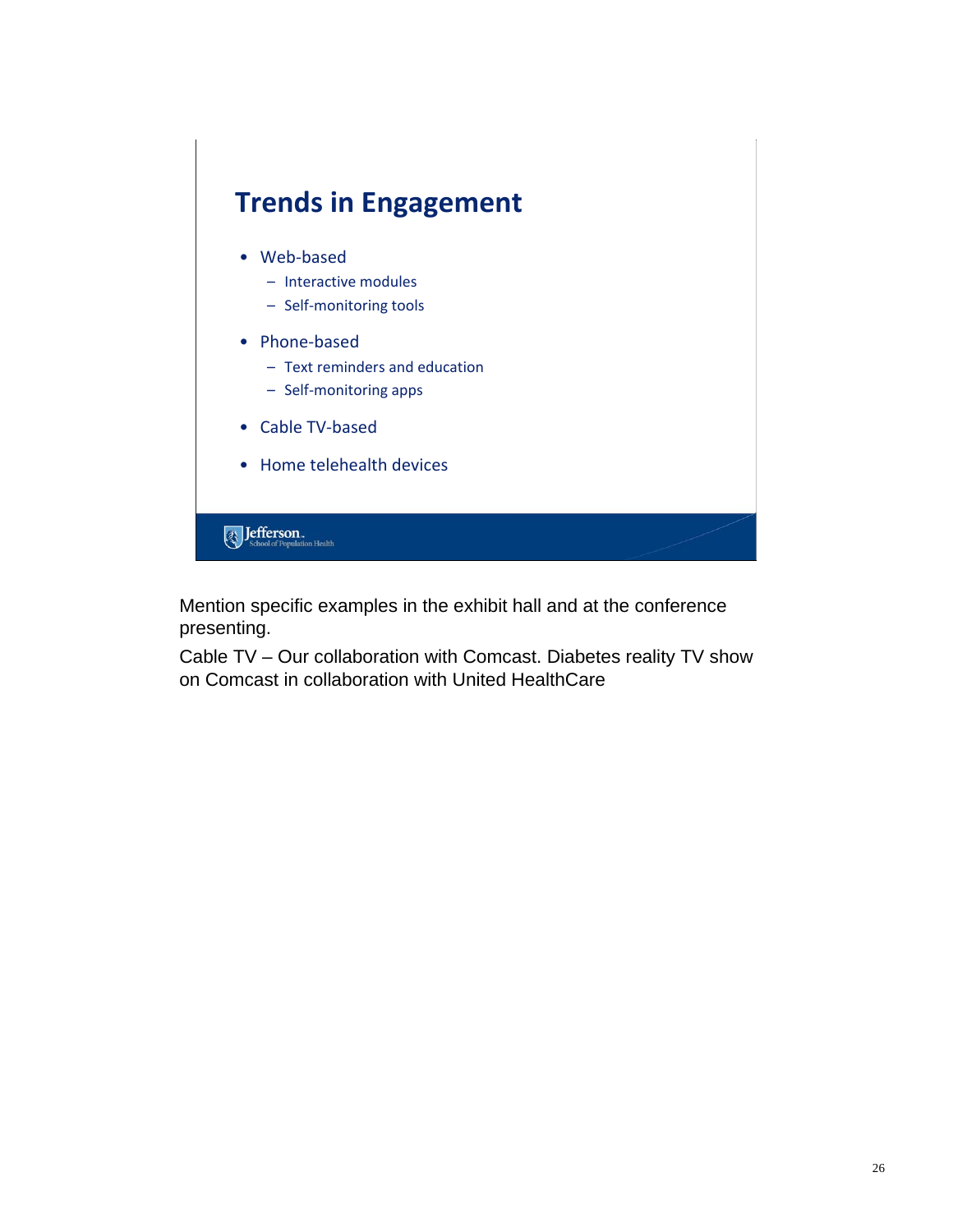

Mike O'Neill presenting Tuesday afternoon CONCURRENT SESSION I: CONNECTED HEALTHCARE: USING TECHNOLOGY TO IMPROVE CARE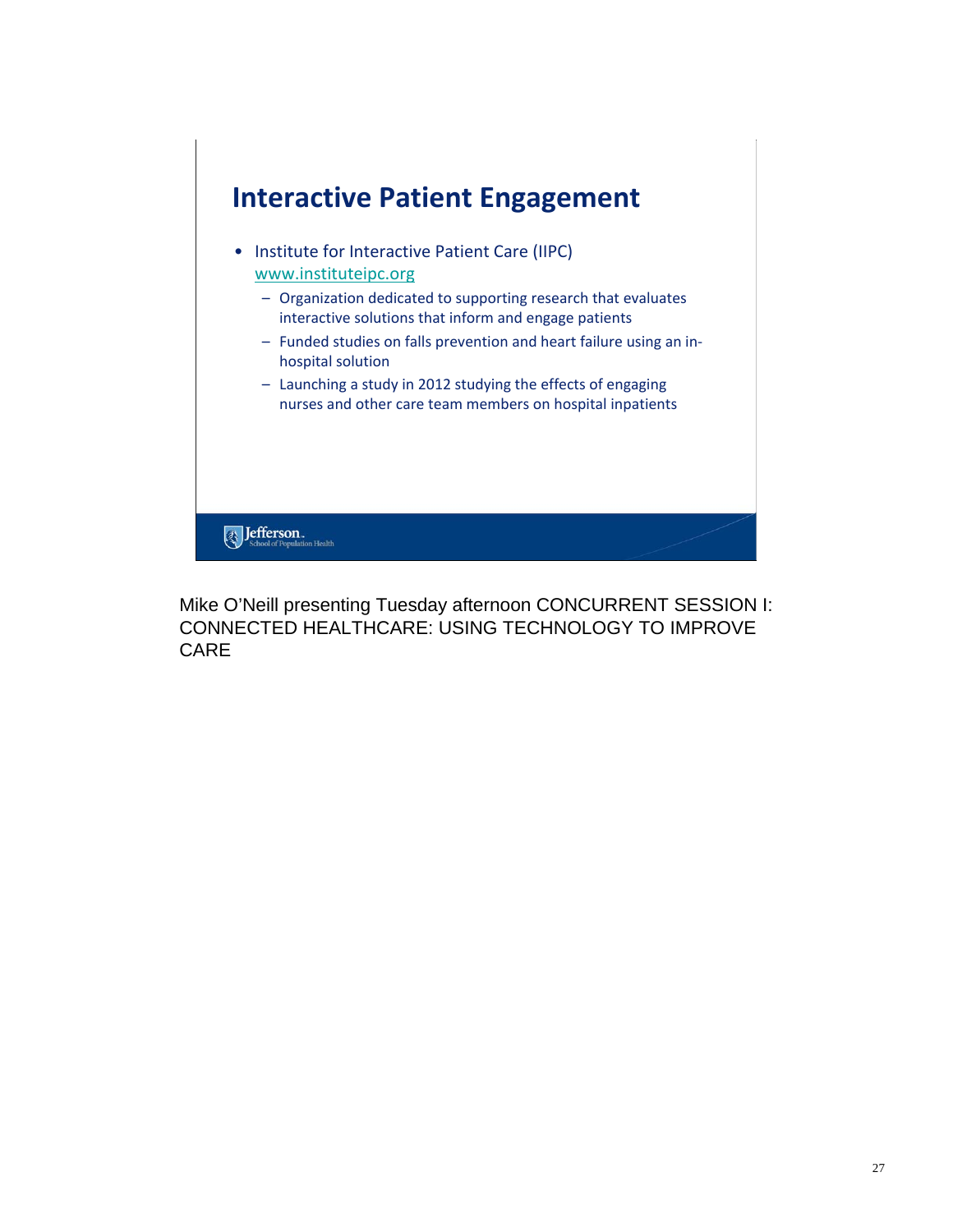

Mention Tuesday afternoon session CONCURRENT SESSION II: EMPOWERING PATIENTS AND CONSUMERS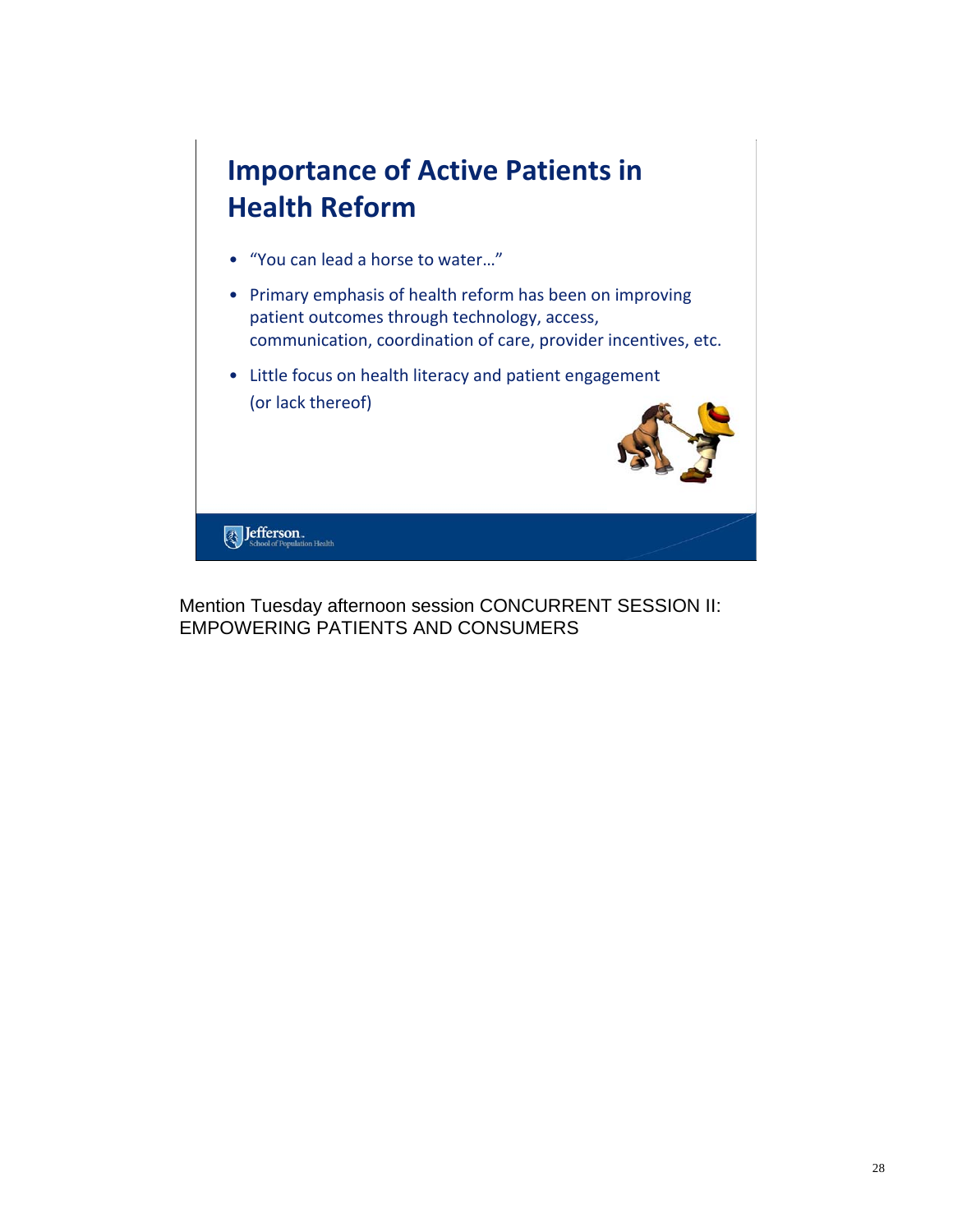# **Conclusions**

- Large improvements in patient outcomes for patients suffering from chronic diseases in the US are unlikely without improvements in patients' activation and engagement levels
- Technology will likely play a significant role in making these improvements a reality
	- Efficacy and efficiency of technology should be demonstrated through rigorous outcomes research on par with medical devices and other health technologies